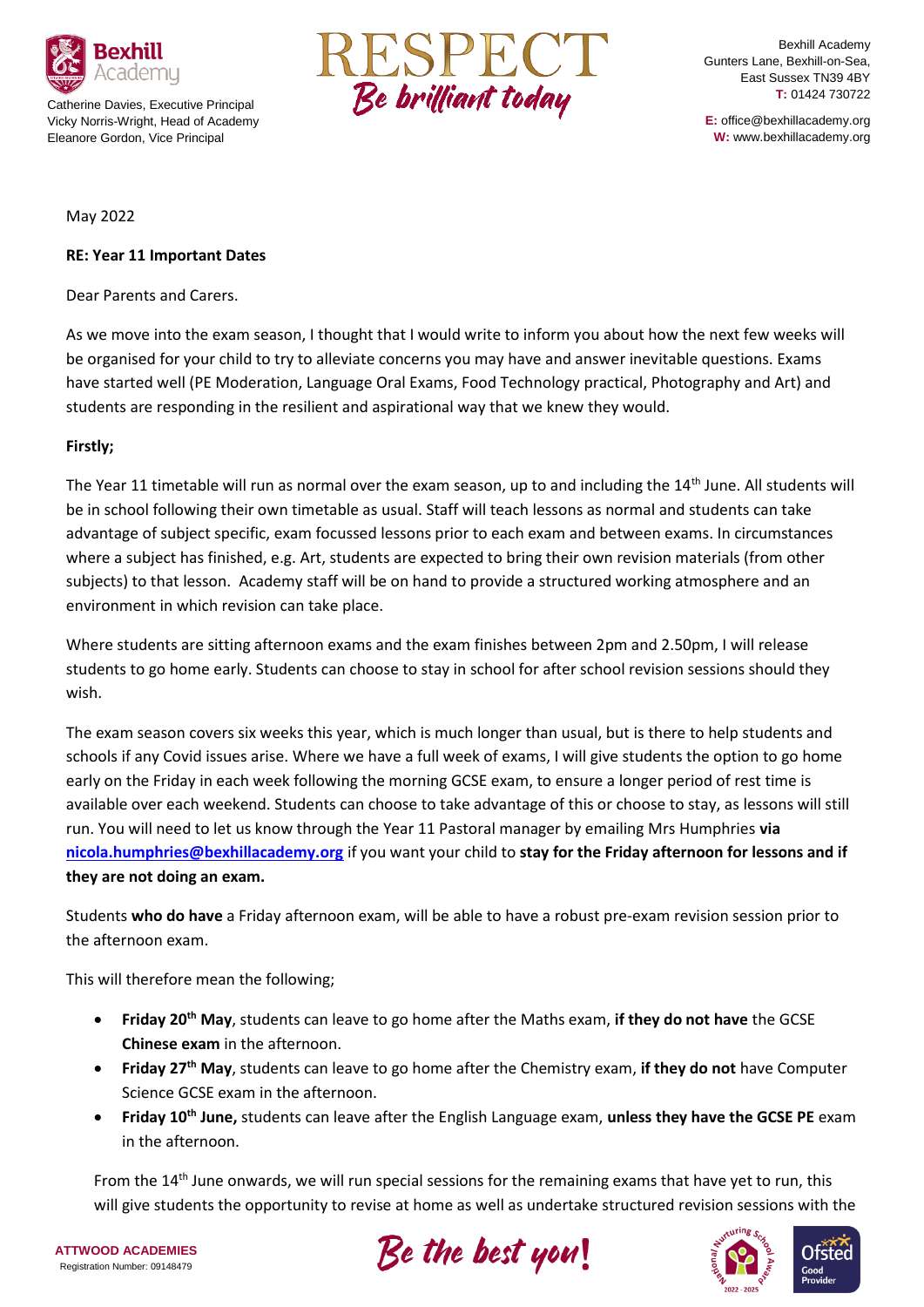staff that they know. The timetable for this is below. Students as ever are expected to attend these sessions in full uniform. Students will need to make their own transport arrangements for these sessions.

| Wednesday              | Thursday               | Friday                 | <b>Monday</b>          | Tuesday               | Wednesday             |
|------------------------|------------------------|------------------------|------------------------|-----------------------|-----------------------|
| 15 <sup>th</sup>       | 16 <sup>th</sup>       | 17 <sup>th</sup>       | 20 <sup>th</sup>       | 21 <sup>st</sup>      | 22 <sup>nd</sup>      |
|                        |                        |                        |                        |                       |                       |
| Latin                  | Chemistry              | Chemistry              | <b>Food Prep</b>       | <b>Physics</b>        | <b>Physics</b>        |
| <b>Revision in LA4</b> | <b>Revision Labs</b>   | <b>Revision Labs</b>   | <b>Revision in G16</b> | <b>Revision Labs</b>  | <b>Revision Labs</b>  |
| $11 - 12.30$           | $8.30 - 10.30$         | $8.30 - 10.30$         | $11.00 - 12.30$        | $8.30 - 9.30$         | $8.30 - 10.30$        |
|                        |                        |                        |                        |                       |                       |
| <b>HSC</b>             | <b>HSC</b>             | <b>Food Prep</b>       | Latin                  | Latin                 | <b>Further Maths</b>  |
| <b>Revision in M2</b>  | <b>Revision in M2</b>  | <b>Revision in G16</b> | <b>Revision in LA2</b> | <b>Revision in F2</b> | <b>Revision in M1</b> |
| $2 - 4.00$ pm          | $10.30 - 12.30$        | $2.00 - 4.00$ pm       | $2.00 - 4.00$ pm       | $11 - 12.30$ pm       | $11 - 12.30$ pm       |
|                        |                        |                        |                        |                       |                       |
| <b>History</b>         | <b>French</b>          | Latin                  | <b>Further Maths</b>   | <b>Further Maths</b>  | <b>Physics</b>        |
| <b>Revision</b>        | <b>Revision in LA2</b> | <b>Revision in LA2</b> | <b>Revision in F5</b>  | <b>Revision in F6</b> | <b>Revision Labs</b>  |
| $3 - 5$ pm             | $10.30 - 12.30$        | $2 - 4.00$ pm          | $2 - 4.00pm$           | $2 - 4.00pm$          | $2 - 4.00pm$          |
|                        |                        |                        |                        |                       |                       |
| French                 | Spanish                |                        | <b>Music</b>           | <b>Music</b>          |                       |
| <b>Revision in LA2</b> | <b>Revision in LA1</b> |                        | <b>Revision in</b>     | <b>Revision in</b>    |                       |
| 2.00-4.00pm            | $3 - 5.00$ pm          |                        | SMU <sub>2</sub>       | SMU <sub>2</sub>      |                       |
|                        |                        |                        | $2 - 4.00pm$           | $2 - 4.00pm$          |                       |
|                        | <b>Food Prep</b>       |                        |                        |                       |                       |
|                        | <b>Revision in G16</b> |                        |                        |                       |                       |
|                        | $3.00 - 5.00$ pm       |                        |                        |                       |                       |
|                        |                        |                        |                        |                       |                       |
|                        |                        |                        |                        |                       |                       |

# **Revision Sessions in School from Wednesday 15th – Wednesday 22nd June.**

## **Hooded Jumpers**

The hooded jumpers have been ordered and organised by Honor Munro. We hope that they will be available for collection (if your child has already ordered and paid for one) from the  $27<sup>th</sup>$  May.

## **Half Term**

During half term we are offering a number of revision sessions to support students with their continued study. However, there are two Bank Holidays on the 2<sup>nd</sup> and 3<sup>rd</sup> of June, so we are only able to use Monday to Wednesday. Students do not have to wear uniform to attend sessions during half term.

#### **May Half Term Revision Sessions**

| Monday May 30 <sup>th</sup>   | Tuesday May 31st                 | <b>Wednesday June 1st</b>      |
|-------------------------------|----------------------------------|--------------------------------|
| Geography $10 - 12.00$        | Latin revision Session $10 - 12$ | History $10 - 12$ in G5 and G6 |
| <b>Health and Social Care</b> | Maths revision session 10 - 12   |                                |
| $12.30 - 2.30$                |                                  |                                |

## **The Final Assembly**

The final assembly for Year 11 will be held on Monday 27<sup>th</sup> June at 8.45am. All students who have successfully attended all exams and completed the 2022 exam season will be invited and welcome to attend.